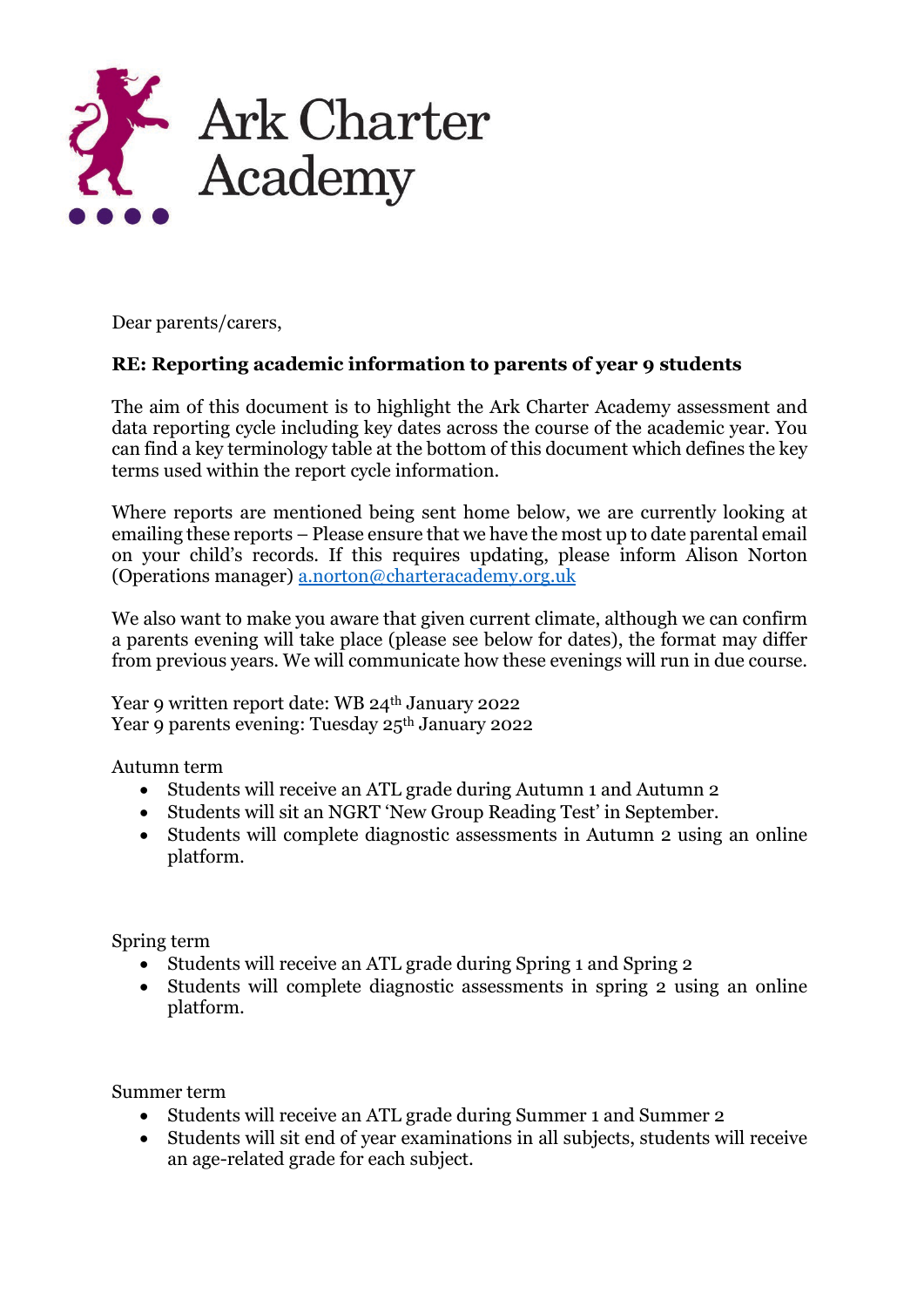

• Parents will receive an EoY report which will contain the students age related grade.

Key terminology used in this document:

| Key term                         | Description                                                                                                                                                                                                                                                                                                                                                                                                                                                                                                                                                                   |
|----------------------------------|-------------------------------------------------------------------------------------------------------------------------------------------------------------------------------------------------------------------------------------------------------------------------------------------------------------------------------------------------------------------------------------------------------------------------------------------------------------------------------------------------------------------------------------------------------------------------------|
| ATL (Attitude to learning grade) | Students will receive an ATL grade half<br>termly of 1-4. Teachers will enter a grade<br>for each subject where:<br>4 = Exceptional attitude to learning<br>3 = Good attitude to learning<br>2= Inconsistent attitude to learning<br>1= Unacceptable attitude to learning<br>Teachers will consider a range of<br>information when deciding a student's<br>ATL including, behaviour, academic<br>performance, meeting deadlines,<br>homework quality etc.                                                                                                                     |
| AR (Age Related grades)          | Where students sit shared assessments<br>(all schools in the Ark network sit the<br>same examination), Ark are able to<br>compare student data across<br>the<br>network so that we can understand how<br>our students are performing, not just in<br>relation to their peers in school but<br>nationally. The<br>age-related<br>grade<br>generates tells us how a student is<br>performing for their age group so for<br>example, if a student achieved a grade 9<br>in summer 2, this means that they are<br>performing as well as could be expected<br>for their age group. |
| CIE (Current If Examined grade)  | This refers to the grade the student<br>would receive if the grade boundaries<br>were applied to the examinations they<br>have completed.                                                                                                                                                                                                                                                                                                                                                                                                                                     |